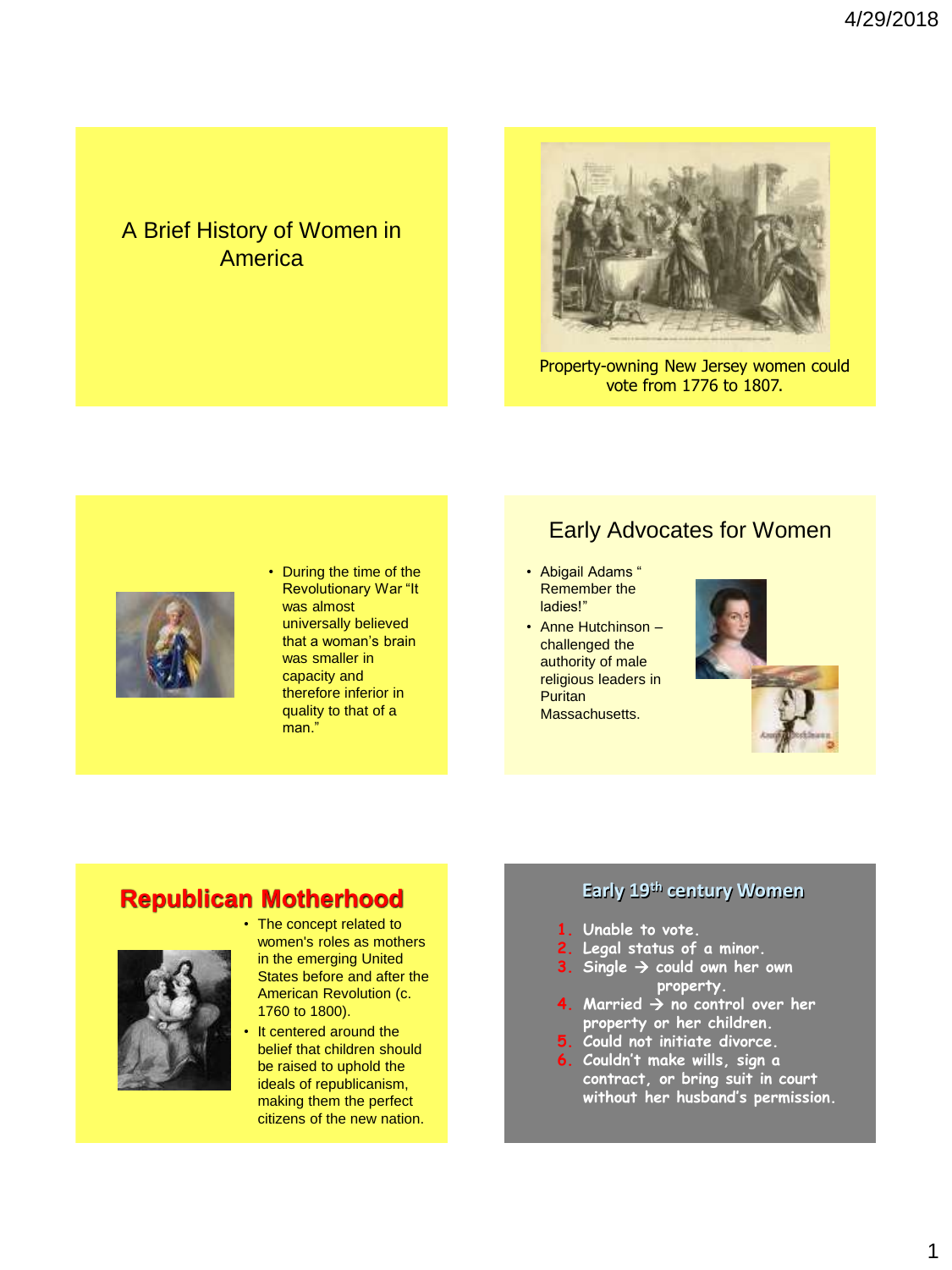#### "Separate Spheres" Concept

#### *"The Cult of Domesticity"*

- **A woman's "sphere" was in the home (it was a refuge from the cruel world outside).**
- **Her role was to "civilize" & educate her husband and**
- **family. An 1830s MA minister:**

*The power of woman is her dependence. A woman who gives up that dependence on man to become a reformer yields the power God has given her for her protection, and her character becomes unnatural!*

#### **Cult of Domesticity = Slavery**

**The 2nd Great Awakening inspired women to improve society.**







**Angelina Grimké Sarah Grimké**

**Southern Abolitionists**

**Lucy Stone American Women's Suffrage Assoc. edited** *Woman's Journal*

- A new ideal of womanhood and a new ideology about the home arose out of the new attitudes about work and family.
	- Called the "cult of domesticity," it is found in women's magazines, advice books, religious journals, newspapers, fiction--everywhere in popular culture.
	- This new ideal provided a new view of women's duty and role while cataloging the cardinal virtues of true womanhood for a new age.



### **Cult of Domesticity**

- This ideal of womanhood had essentially four parts--four characteristics any good and proper young woman should cultivate:
	- –Piety
	- –Purity
	- –Domesticity
	- –Submissiveness

### **Cult of Domesticity**

- –Piety: Nineteenth-century Americans believed that women had a particular propensity for religion. The modern young woman of the 1820s and 1830s was thought of as a new Eve working with God to bring the world out of sin through her suffering, through her pure, and passionless love.
- –Purity: Female purity was also highly revered. Without sexual purity, a woman was no woman, but rather a lower form of being, a "fallen woman," unworthy of the love of her sex and unfit for their company.

### **Cult of Domesticity**

- Domesticity: Woman's place was in the home. Woman's role was to be busy at those morally uplifting tasks aimed at maintaining and fulfilling her piety and purity.
- –Submissiveness: This was perhaps the most feminine of virtues.
	- Men were supposed to be religious, although not generally. Men were supposed to be pure, although one could really not expect it. But men never supposed to be submissive. Men were to be movers, and doers--the actors in life. Women were to be passive bystanders, submitting to fate, to duty, to God, and to men.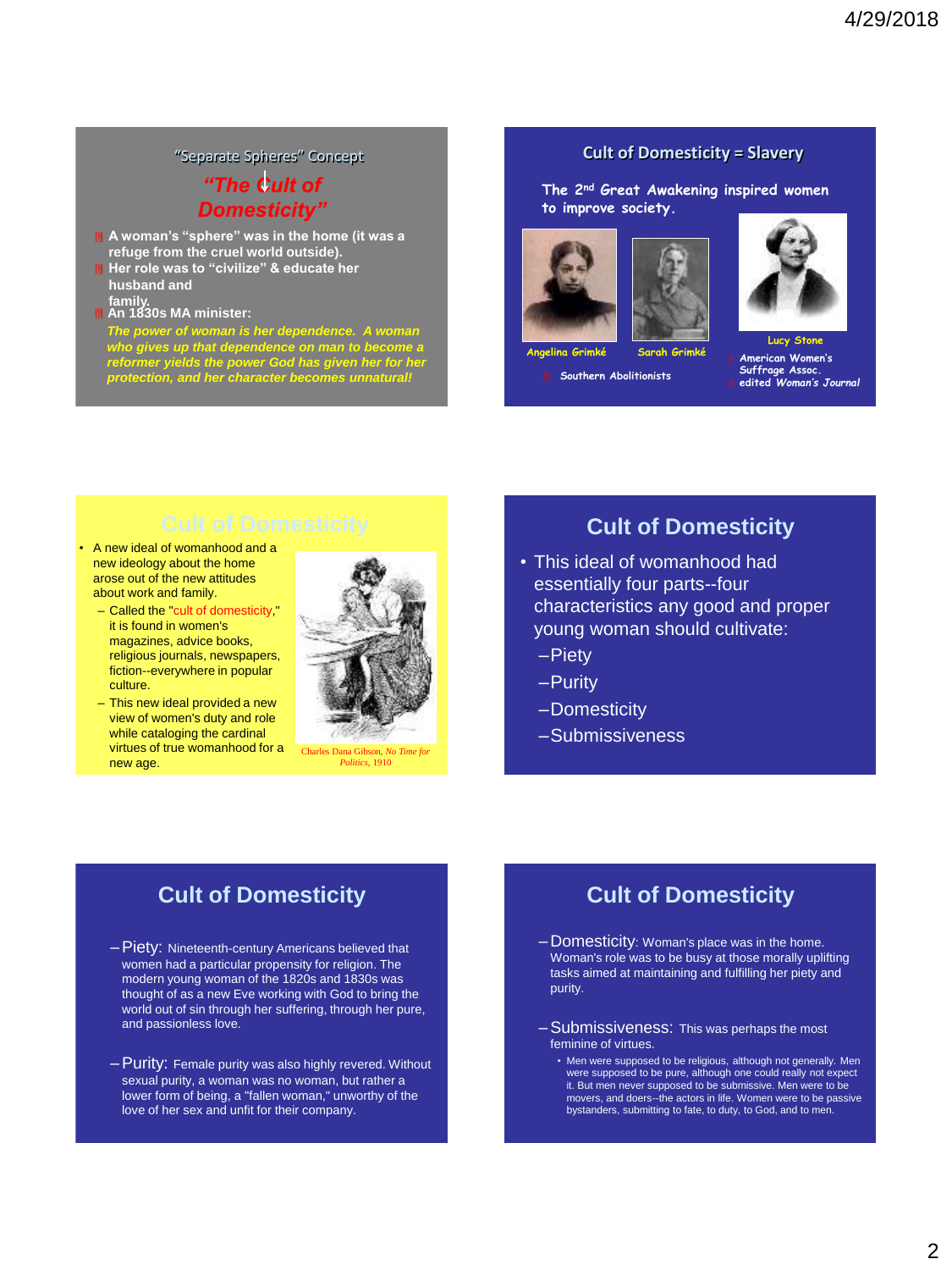## Changes in American life during the Industrial Revolution

• **Division between work and home**







The demand for women suffrage emerged in the first half of the 19th century from within other reform movements.

Education for women

## Emma Hart Willard

• In 1821, she opened the first endowed institution for the education of women – Troy Female Seminary in Troy, New York





The Temperance Crusade

# The First Wave of Feminism

- The major demand of the first wave was the right of women to vote—
- Women's Suffrage
- Women wrote, lectured publically, and organized to achieve their aim.



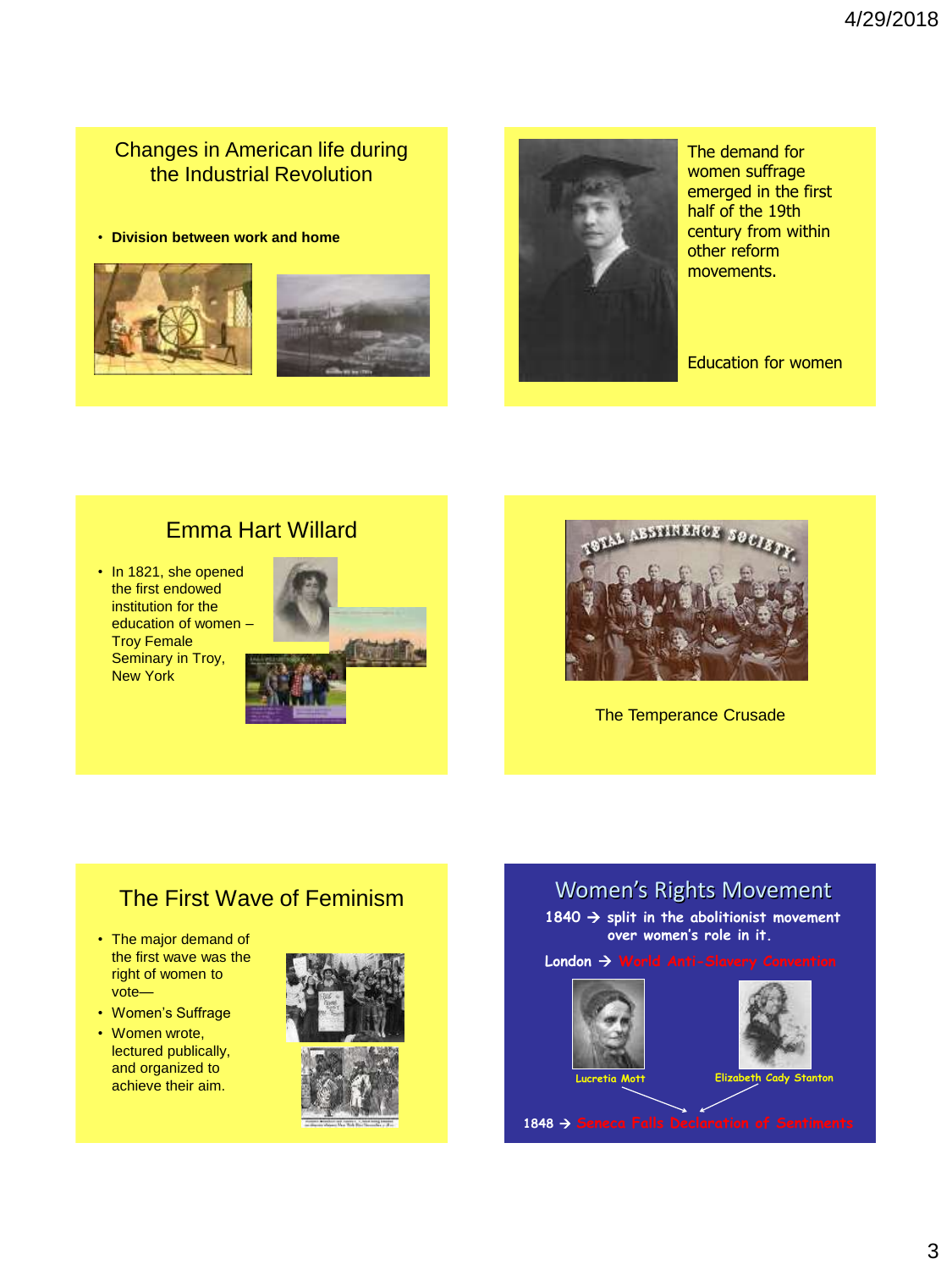



Susan B. Anthony and Amelia Bloomer attended the New York Men's State Temperance Society meeting while wearing short hair and bloomers.



The radical abolition movement had the greatest impact on women's rights.



Women in the abolition movement recognized parallels between the legal condition of slaves and that of women.



Clarina Irene Howard Nichols, Abolitionist and First Feminist of the Kansas **Territory** 



**Both white and black women were excluded from full membership in the American Anti-Slavery Society until 1840.**

**Women responded by forming their own separate female auxiliaries—by 1838, over 100 existed.**



Angelina and Sarah Grimké

The Grimké sisters, nationally prominent abolitionists, connected the inequalities of women, both white and black, with slavery.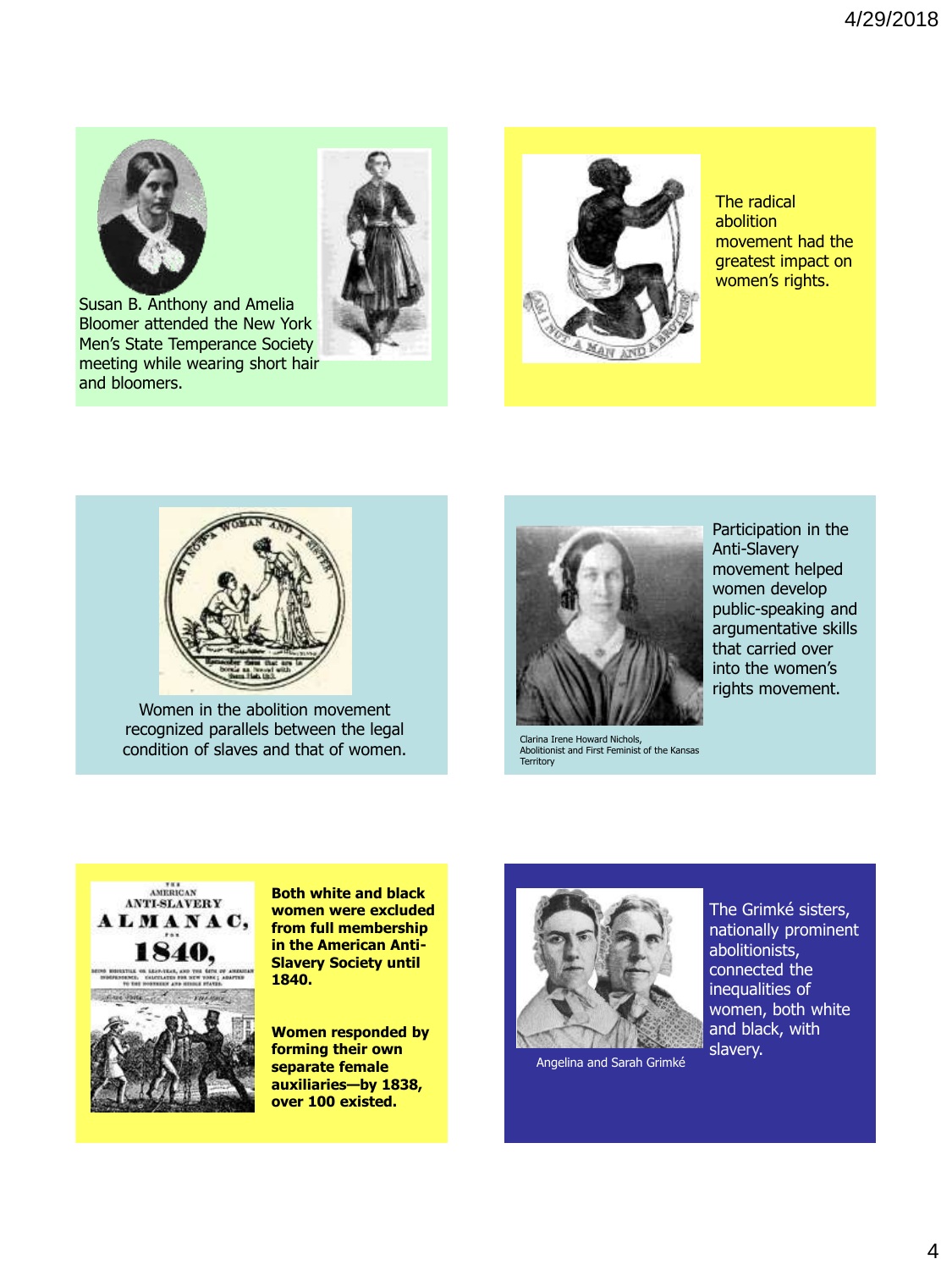

1840: The World Anti-Slavery Society denied women delegates the right to speak.



Elizabeth Cady Stanton attended the 1840 Anti-Slavery Convention and her experience led her into the struggle for women's rights.

"We resolved to hold a convention as soon as we returned home, and form a society to advocate the rights of women."



Elizabeth Cady Stanton and Lucretia Mott met in 1848 to organize a convention to promote "the social, civil, and religious rights of women."



The Seneca Falls Women's Rights Convention, 1848



**The first signatures on the Declaration of Sentiments.**

**". . . The history of mankind is a history of repeated injuries and usurpations on the part of man toward woman, having in direct object the** 

**establishment of an absolute tyranny over her. . . . He has never permitted her to exercise her inalienable right to the elective franchise. He has compelled her to submit to laws, in the formation of which she has no voice. . ."**

> Elizabeth Cady Stanton, The Declaration of **Sentiments**



**The 14th Amendment to the Constitution added "male" to its definition of eligible voters—women would need another amendment explicitly granting them the franchise.**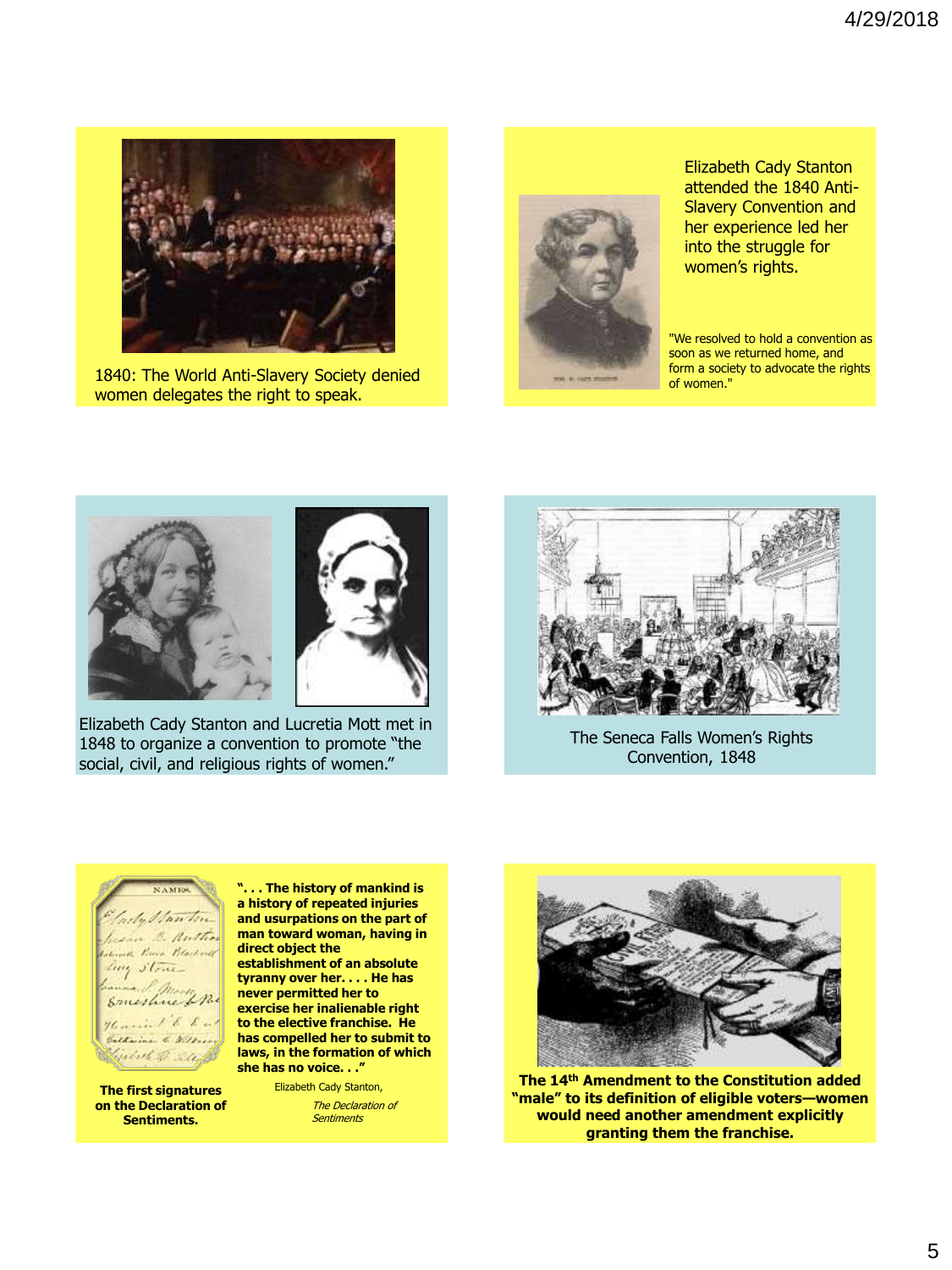

The demand for woman suffrage presented a vision of independent women that seemed to threaten social structures.



The Seneca Falls Convention was the "birthplace of the women's rights movement."



Before the Civil War, black and white men and women worked together for women's rights and the abolition of slavery.

Frederick Douglass demanded the vote for women in 1848.



War, and the Reconstruction that followed, split the Women's Rights movement.



Both Susan B. Anthony and Elizabeth Cady Stanton were furious that Congress had given the vote to black men but denied it to women.

This image made the point that, in being denied the vote, respectable, accomplished women were reduced to the level of the disenfranchised outcasts of society.

## Two Organizations are formed

- **National Woman Suffrage Association (NWSA)** – Founded by Anthony and Stanton
	- The more radical woman's suffrage group.
	-
	- Accepted only women and opposed the Fifteenth Amendment since it only enfranchised African-American men.
- **American Woman Suffrage Association (AWSA)**
	- More moderate in its views than the NWSA.
	- Allowed men to join and rallied behind the Fifteenth Amendment as a step in the right direction toward greater civil rights for women.
	- Leaders of the AWSA included Julia Ward Howe and Lucy Stone.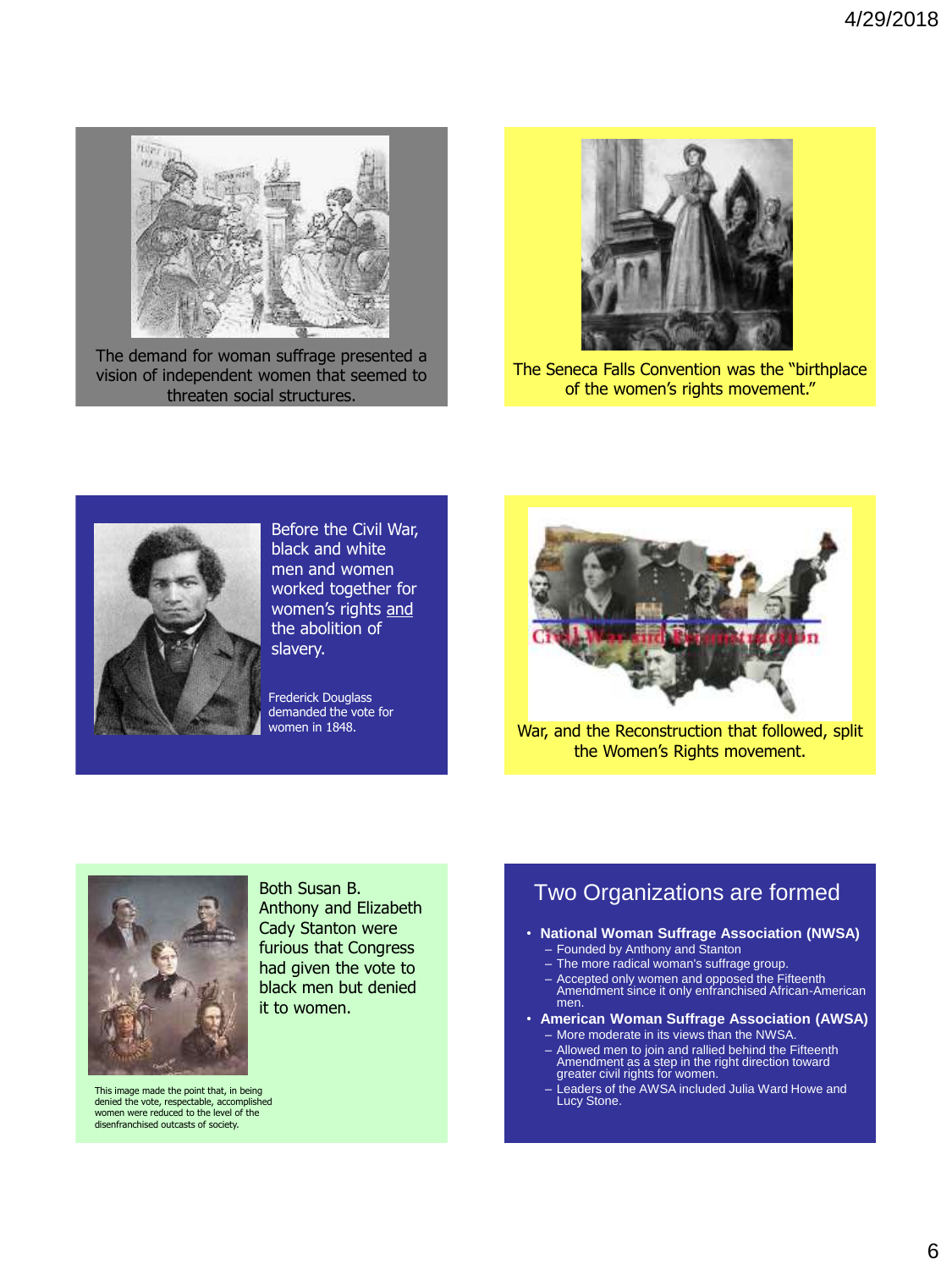

**When the two groups reunited in 1890, the new National American Woman Suffrage Association (NAWSA) followed the direction set by Anthony and Stanton.**



**Blanche Ames, Two Good Votes Are Better Than One, Woman's Journal (October, 1915)**

#### A New Argument for Woman **Suffrage**

• The nation needed women voters because of their special moral leadership.

#### "To demonstrate publicly that women have legs"

• If there's any symbol for the transformation that had occurred in the lives of American women as they approached the twentieth century, it ought to be the bicycle. In fact, Frances Willard, the head of the Women's Christian Temperance Union wrote a book about it called: How I Learned to Ride the Bicycle.



## 1900—10 million bikes on the road

The bicycle was a new invention that took the nation by storm – every manufacturer had a 'ladies model.' Of course, long dresses and bustles did not lend themselves to riding bikes – women went to more comfortable, useful clothing –Even Susan B. Anthony was a convert "Bicycling did more to emancipate women than anything in the world."



#### Who was the New Woman?



• She did more than ride bicycles … she was independent .. She was educated… she was an activist… she was mature…she was a sportswoman…she was competent…she was a professional…she dared to live her life without a man!!

### She was ..the Gibson Girl

• The Gibson girl was created by Charles Gibson in drawings that appeared in popular magazines of the time. He portrayed her as an equal to men. She was tall, slender with a full bosom, hips and bottom and a tiny waist… made so by wearing the 'swan-bill corset'.

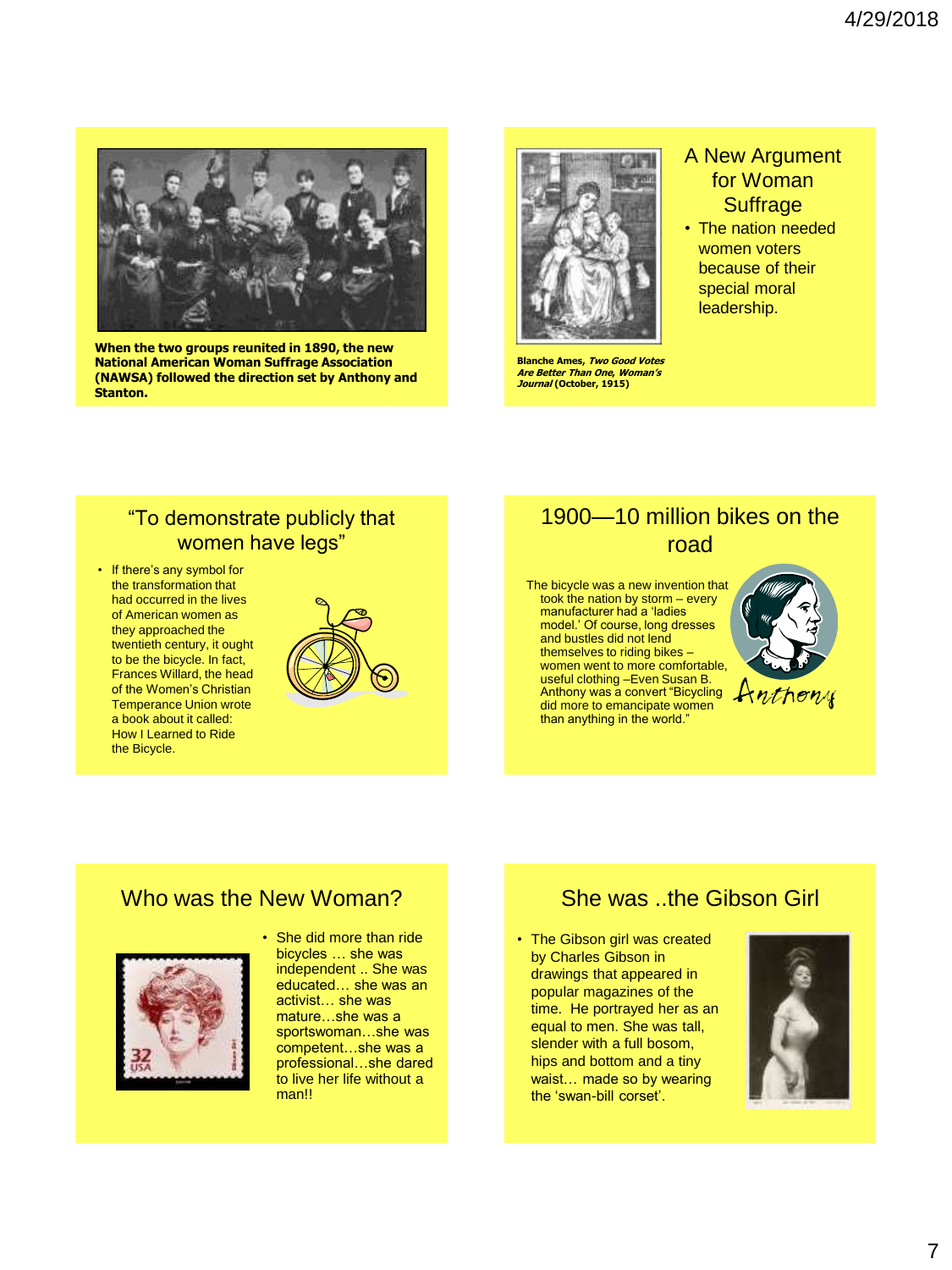# Let's look at a few examples…



• Alva Belmont –wealthy New York socialite…wife of William Vanderbilt..

• Closed out of the '400', she had a mansion built in the city and a 'cottage' in Newport, RI.. Gave a masquerade party for 1,200 people to which even the Astors wanted to be invited.

Then in 1895 she divorced her husband due to adultery and remarried without losing her place in society. After her second husband died, she

became a leading suffragette and one of the first woman members of the American Institute of Architects.

• Her famous advice:" Pray to God. She will help you.

## Jane Addams

- Born in a small Illinois town she graduated from the Rockford Seminary for Girls where she was class president and valedictorian. She became determined to start a settlement house in Chicago.
- In 1889, she opened Hull House.
- At Hull House there were 50 rooms and classes for 12 hours everyday serving immigrants and other poor people.
- 1,000 people attended every week • There was the 'Jane Club', a residence for
- working girls. • Jane began to give speeches all over the
- country. • She was selected to second the nomination of
- Teddy Roosevelt for president in 1912.
- By 1900, there were 100 settlement houses in the U.S. She was awarded the Nobel Peace Prize in 1931.





## Mary Harris, "Mother Jones"



- Born in Ireland...emigrated to the U.S. • Lived through the Irish famine and a 'coffin ship' on her way to America.
- Trained as dressmaker and teacher.
- Lost her husband and four children to yellow fever.
- Lost her dressmaking business in the Chicago fire.
- She became a major labor union organizer and advocate of child labor laws.
- She embarrassed men into taking action for unions.
- She was called 'the most dangerous woman in America.'

• In 1903 she organized the Children's Crusade, marching from Pennsylvania to TR's home in New York, carrying signs that said""We want to go to school!"





#### Ida Tarbell

- She was the star investigative reporter for McClure's magazine.
- Her most famous work was "The History of the Standard Oil Company ' an expose' of greed that spurred TR to become a trustbuster.

# Madam C.J. Walker

- Her real name was Sarah Breedlove.
- She was the daughter of sharecroppers.
- She made enough money as a laundress to send her daughter to college.
- She became upset that she was losing her hair.
- She developed a lotion that made her hair grow back in.
- She claimed it was revealed to her in a dream by an ancestor from Africa.
- Women came from all over to learn her hair care technique, sell her products and open Madame Walker beauty parlors.
- She moved to New York, opened a fashionable salon, and built an estate on the Hudson.





# Elizabeth Arden

- Her real name was Florence Nightingale Graham and she was a poor immigrant girl from England.
- She worked her way up from receptionist to owner of a Manhattan beauty parlor.
- She traveled to France where she learned to create beauty products. • Her products included rouge, eye
- makeup (new to the U.S.) and cream. She revolutionized American cosmetics,
- bringing a scientific approach.
- It was once said that 'There are only three American names known worldwide, Singer Sewing machines, Coca Cola and Elizabeth Arden.
- Buried in Sleepy Hollow, New York in 1966.

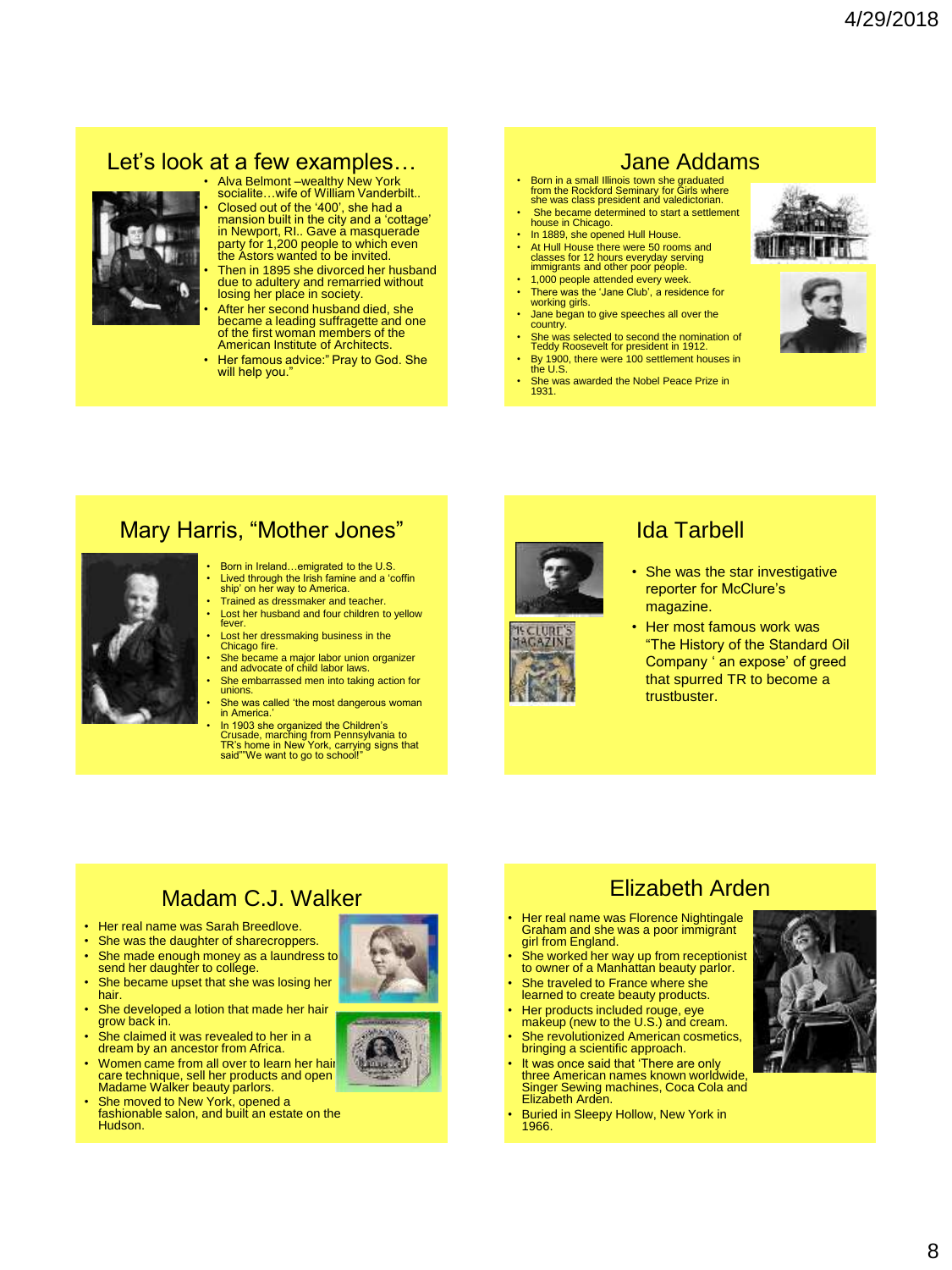### Lillian Gilbreth: The First Lady of **Engineering**

- In the 1890s, anything scientific was considered to be a good thing.
- Lilllian Gilbreth was an industrial engineer one of the first women to hold a PH.D in that field.
- She and her husband pioneered the idea of time and motion studies and ran Gilbreth, Inc.
- Of course, she also had 12 children in 17 years… Thus the book and movie– Cheaper by the Dozen.
- One area of her concern was how to apply efficiency studies to housework.

### Ellen Richards- The founder of the science of home economics

- **Ellen Swallow Richards was one of** the first women to have an advanced degree in chemistry.
- She worked to improve science education for women.
- **She applied chemistry to women's** work, analyzing the ingredients in cleaning products and identifying the chemical processes in cooking.
- She wrote "The Chemistry of Cooking and Cleaning: a Manuel for Housewives>'
- She taught at M.I.T.
- She helped to found and was president of the American Home Economics Association.





#### Fannie Farmer and the Domestic Science Movement

- She studied at the Boston Cooking School.
- She ran a cooking school. • She began to edit a cookbook designed to bring scientific methods in
- the kitchen to housewives. • Her major contribution
- was exact amounts of ingredients giving her the title "The Mother of Level Measurements."





# Chorus Girls

- Tell me pretty maiden, are there more at home like you? –from the Broadway musical Floradora with 6 ladies all 5 ft 4 and 130 lbs.
- The chorus girl was independent and self-supporting and admired for that even if her life was far less glamorous than most people thought it was.

# Criticisms/Problems

- America wasn't ready for professional women who were also wives and mothers.. She was expected to choose one or the other.
- Therefore, almost 50% of female college graduates in the late nineteenth century remained unmarried.
- Magazines printed articles defending that choice.
- They worried about 'race suicide'.
- Very very few women had the right to vote. • Even educated women were still focusing on a domestic
- agenda.
- Women were barred from joining campus organizations.
- Colleges and universities developed curriculum to attract more men.
- Working women made less money than men.

# Sum it up

- Women saw new opportunities at the turn of the century.
- They could get an education.
- They could engage in sports.
- They could dress in more comfortable, practical clothes.
- They could speak and lecture in public.
- They could fight for social causes.
- They could help with the war effort.
- They could become businesswomen.
- They could become leaders of society.
- They saw good things to come in the future.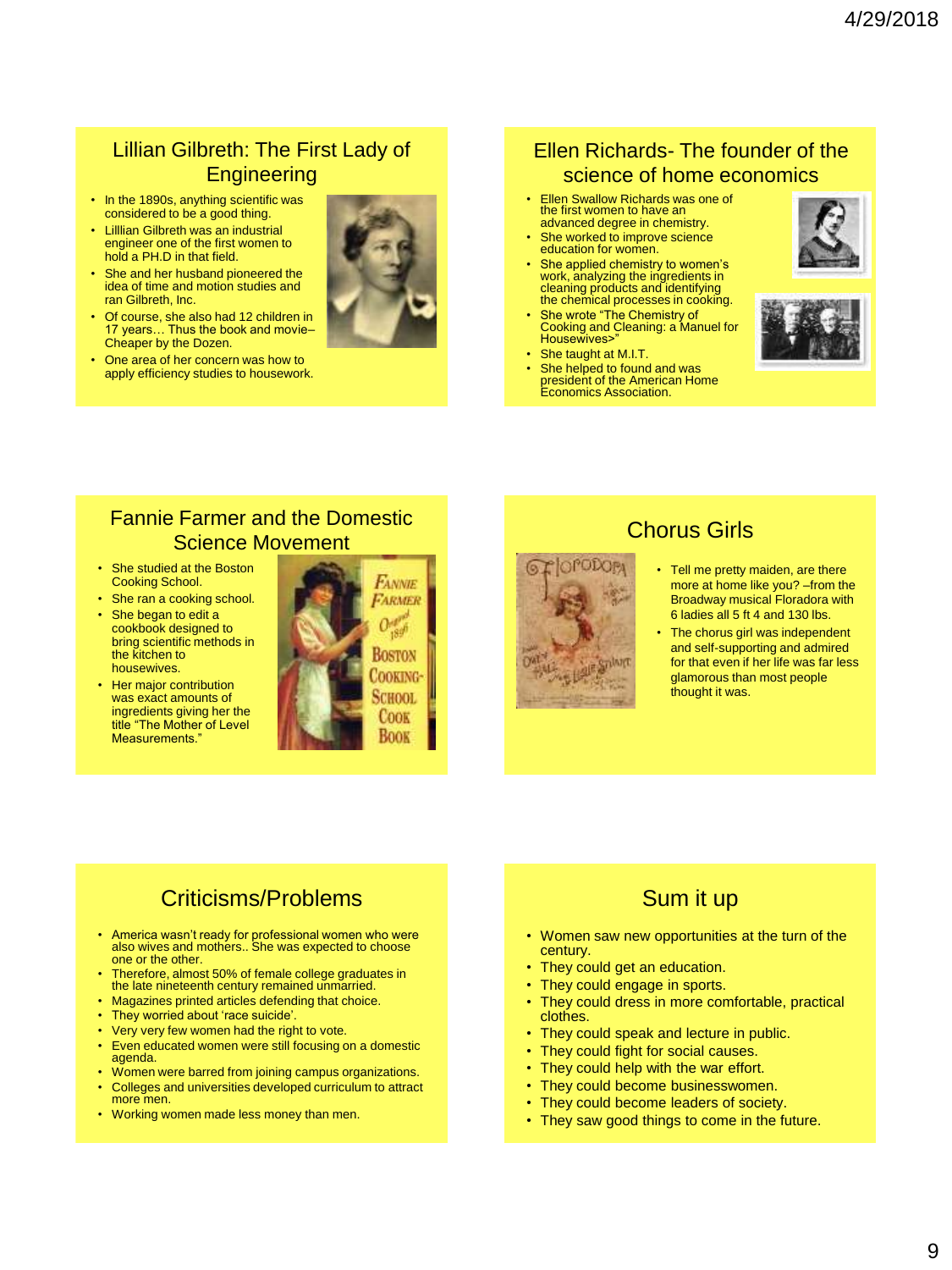

The initial success of the post-Civil War suffrage movement came on the frontier.

**Women voting in Wyoming, 1869**



**WOMAN SUFFRAGE BEFORE 1920** 

## Why the West?

- Special frontier conditions?—the Turner thesis.
- Women's vote would offset votes of black men?
- Women's vote would attract women settlers to the West?
- Women played an important role in the lives of westerners?

A close correlation exists between the success of woman suffrage and states where men voted in large numbers for Populist, Progressive, or Socialist party candidates.

- Colorado (1893)
- Idaho (1896)
- Washington (1910)
- California (1911)
- Kansas (1912)
- Oregon (1912)
- Arizona (1912)
- Montana (1914)
- Nevada (1917)
- North Dakota (1917)
- Nebraska (1917)



**After 1890, increasing competition among political parties made women's suffrage a hot political issue.**



Carrie Lane Chapman Catt (1859- 1947), women's suffrage leader

**Between 1900 and 1920, the woman suffrage movement modernized, adopting new tactics of lobbying, advertising, and grass-roots organizing under the leadership of Carrie Chapman Catt.**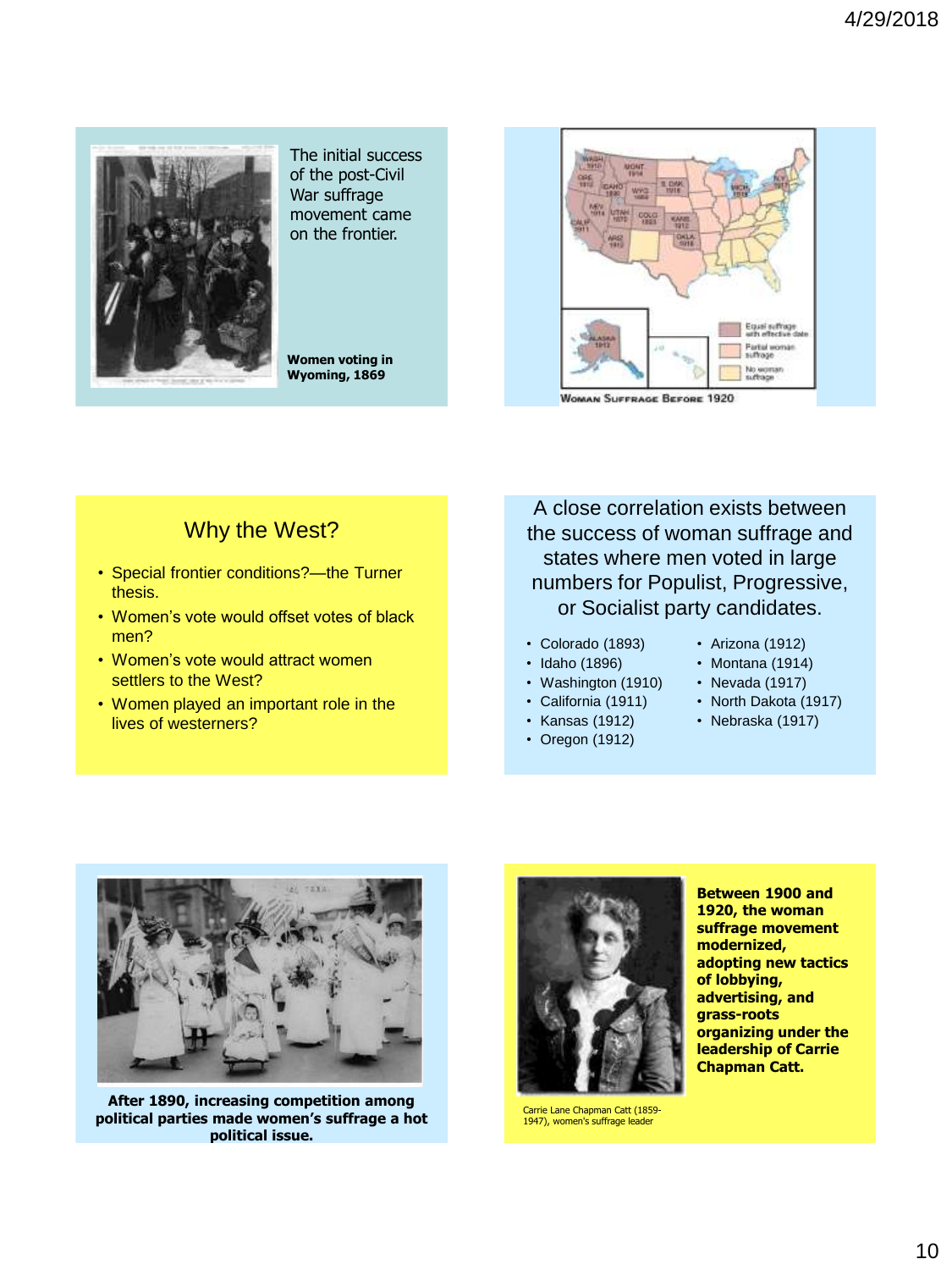

**1913: Illinois became the first state east of the Mississippi to grant women the vote**.



**Growing opposition fostered a sense of impatience among women who had waited over 50 years since the Seneca Falls Convention for the vote**.



Alice Paul (1885-1977), women's suffrage leader

**Alice Paul and Lucy Burns gave a new direction to the women's rights movement.**

**In 1913, Paul and Burns organized the National Woman's Party (NWP), adopted the radical tactics of the British suffragettes, and campaigned for the first Equal Rights Amendment.**



**"The Stomach Tube"** "The sensation is most painful," reported a victim in 1909. "The drums of the ears seem to be bursting and there is a horrible pain in the throat and breast. The tube is pushed down twenty inches; [it] must go below the breastbone." The prisoners were generally fed a solution of milk and eggs.



**The Woman's Party was one of the first groups in the United States to employ the techniques of classic non-violent protest.**



**In 1916, neither party endorsed woman suffrage in its platform, but both parties called on the states to give women the vote.**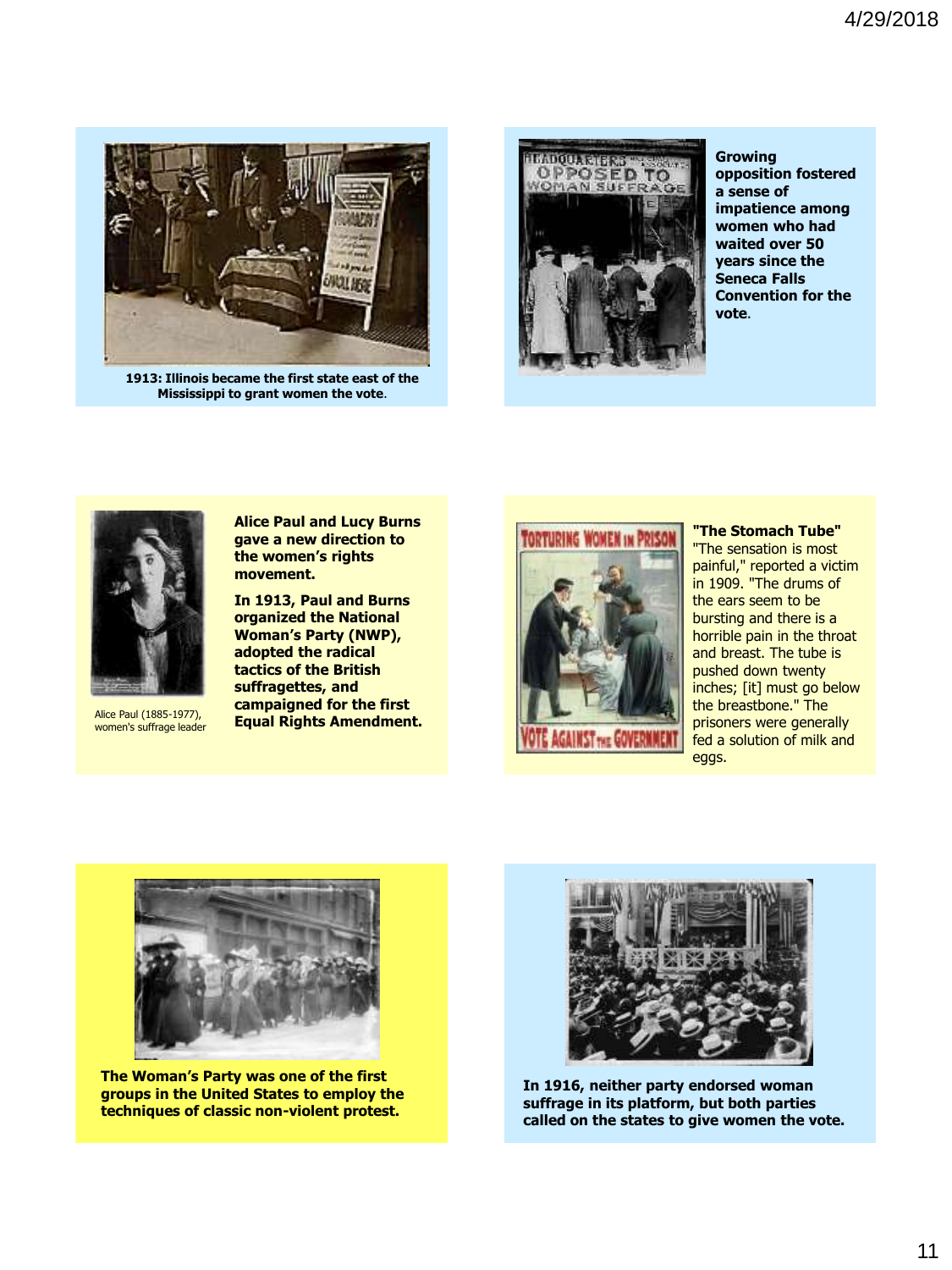

**Jan. 10, 1917: The NWP began to picket the White House.**



**World War I interrupted the campaign for woman suffrage.**

#### Jeannette Rankin

- Born in Missoula, Montana
- Earned a degree in biology
- Taught school
- Worked in a settlement house
- Worked to win suffrage in Washington state.
- Was elected the first woman in Congress, 1916.



- The first generation of female college students enrolled in 1870.
- Some men worried that studying may endanger their 'female apparatus.'
- By 1890, Ladies Home Journal sponsored a contest with a scholarship to Vassar as the top prize.
- By 1910, 40% of college students were female.
- By 1920, almost 50% of college students were female ..it's highest point until the 1960s.
- Many graduates served as nurses and canteen workers in Europe during<br>World War I.





**Women's war work allowed them to claim the right of patriotic citizenship.**



**Finally, on Aug. 20, 1920, the 19th Amendment became part of the United States Constitution when Tennessee became the 36th state to ratify it.**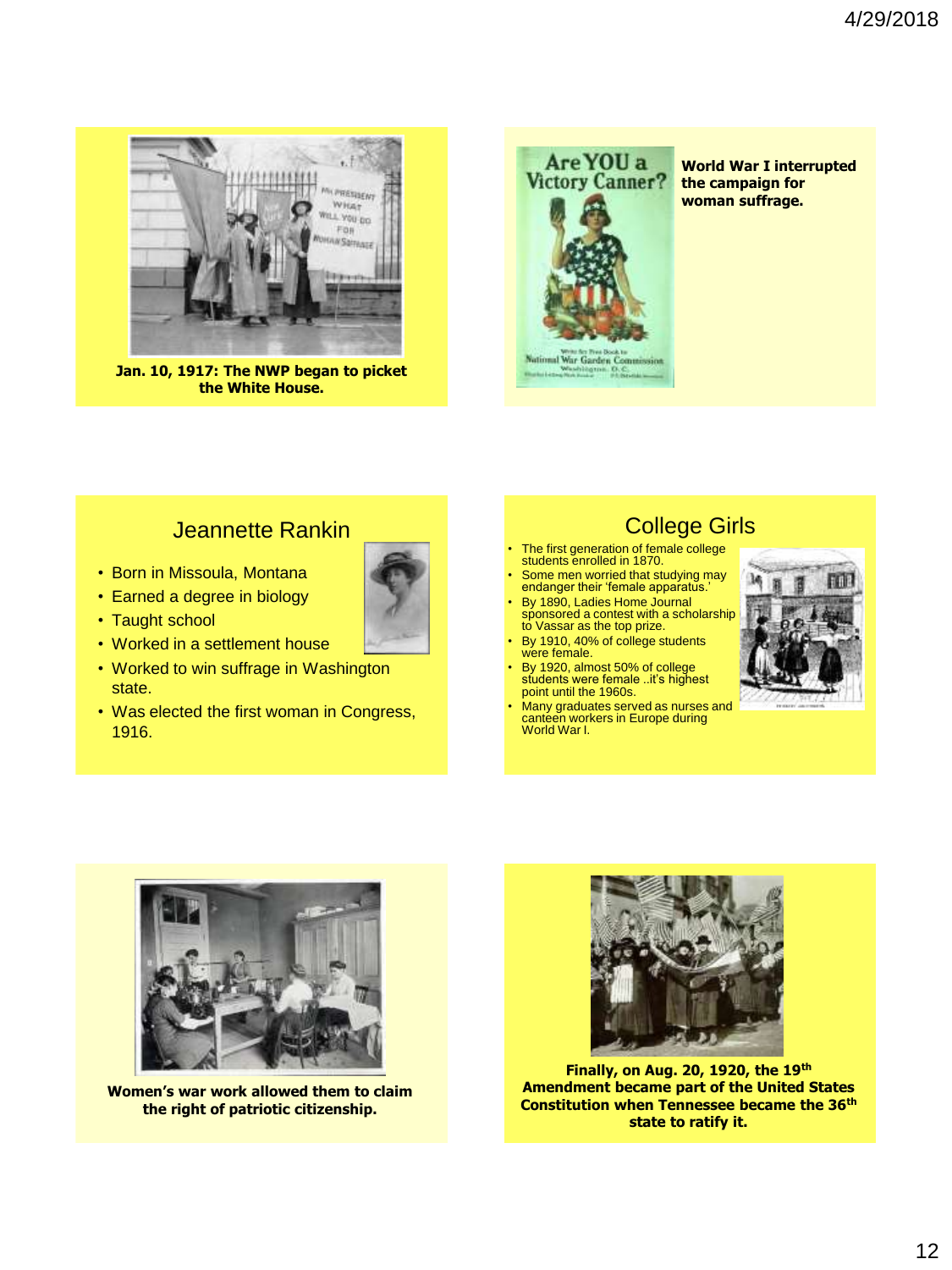# 19th Amendment

*"The right of citizens of the United States to vote shall not be denied or abridged by the United States or by any State on account of sex. Congress shall have power to enforce this article by appropriate legislation."*

• It was ratified on August 18<sup>th</sup>, 1920.

- She was the head of National Women's Party.
- Felt that the 19<sup>th</sup> Amendment wasn't enough.
	- Pushed for an Equal Rights Amendment to be added to the constitution.

#### Alice Paul

January 11th, 1885- July 9th, 1977

#### The Equal Rights Amendment (ERA)

*"Men and women shall have equal rights throughout the United States and every place subject to its jurisdiction."*

- It was first introduced to Congress in 1923.
- Made all forms of discrimination based on sex illegal.
- Never passed in Congress.

#### Margaret Sanger

- In 1921, she founded the American Birth Control League (ABCL) – Today known as Planned Parenthood
- In 1923, she established the Clinical Research Bureau. – The first legal birth control clinic in the U.S.
- Women were then able to control their own bodies.
- This movement educated women about existing birth control methods.
- A 1936, a Supreme Court decision declassified birth control information as obscene.



*"Woman was created to be man's helpmeet, but her unique role is in conception . . . since for other purposes men would be better assisted by other men."*

> --Thomas Aquinas, 13<sup>th</sup> century Christian theologian

#### Women's Bureau of the Department of Labor

- In 1920, the Women's Bureau of the Department of Labor was established to gather information about the situation of women at work, and to advocate for changes it found were needed.
- Many suffragists became actively involved with lobbying for legislation to protect women workers from abuse and unsafe conditions.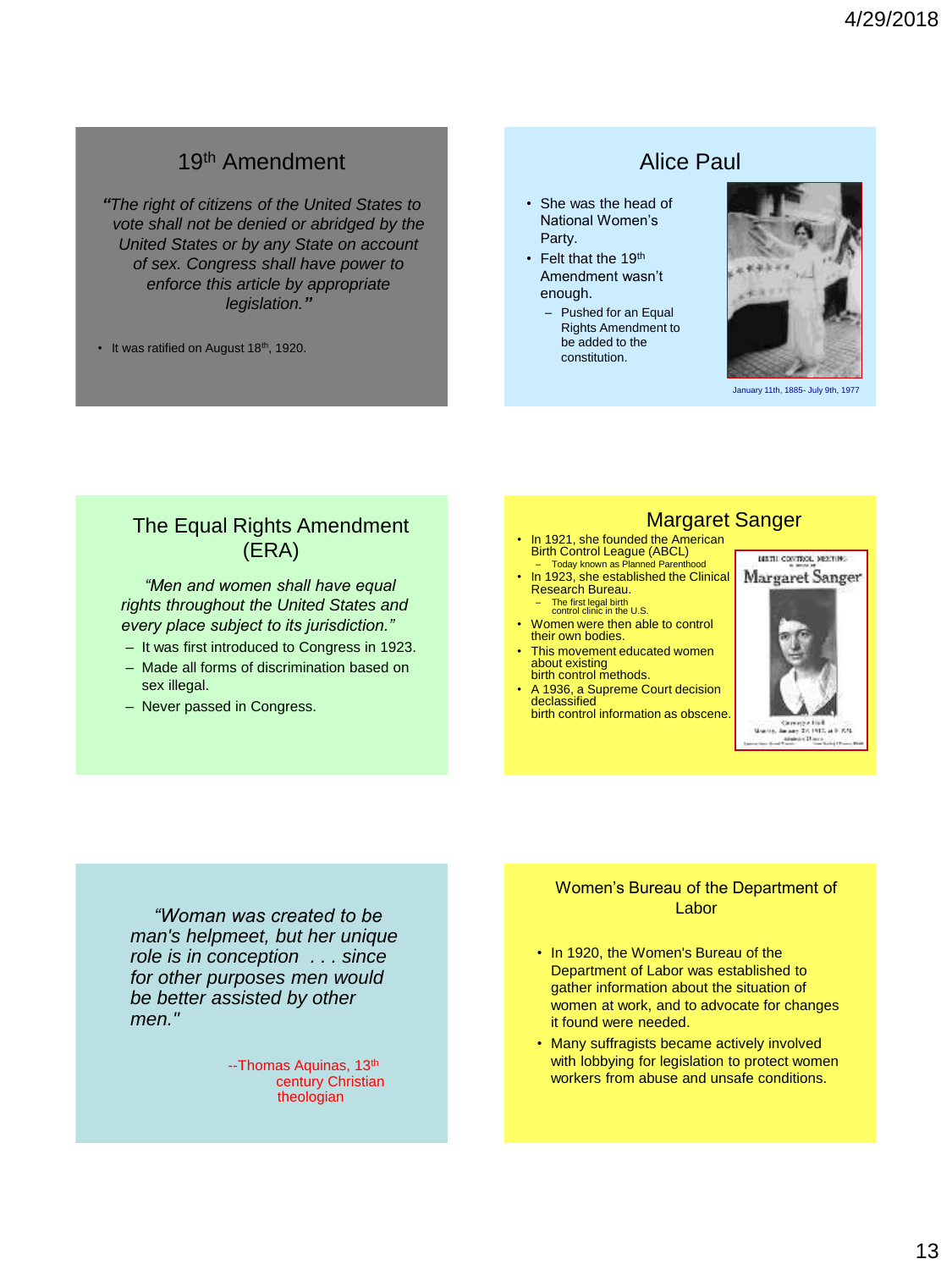#### "Pink Collared" Jobs

- Gave women a taste of the work world.
- Low paying service occupations.
- Made less money than men did doing the same jobs.
	- Examples of jobs:
		- Secretaries
		- Teachers
		- Telephone operators
		- Nurses



#### "Pink Collared" Jobs

- Women were confined to traditional "feminine" fields in the work force.
- The "new professional women" was the most vivid and widely publicized image in the 1920s.
	- But in reality, most middle class married women remained at home to care for their children.



## 1928 Olympics

- These were the first Olympics that women were allowed to compete in.
- There were many arguments about these actions.
	- Some argued that it was historically inappropriate since women did not compete in ancient Greek Olympics.
	- Others said that physical competition was "injurious" to women.



The 1928 Dutch Women's Gymnastics team. They won the gold medal in the group event.

## **Education**

- By 1928, women were earning 39% of the college degrees given in the United States.
- It had risen from the original 19% it was at the beginning of the century.
	- Example:
		- In 1926, Sarah Lawrence College was founded as an all girls school





## The Depression

- FDR attempted to equalize pay for women and men but could not get enforcement.
- Eleanor Roosevelt becomes a role model.
- Frances Perkins becomes the first female cabinet member.

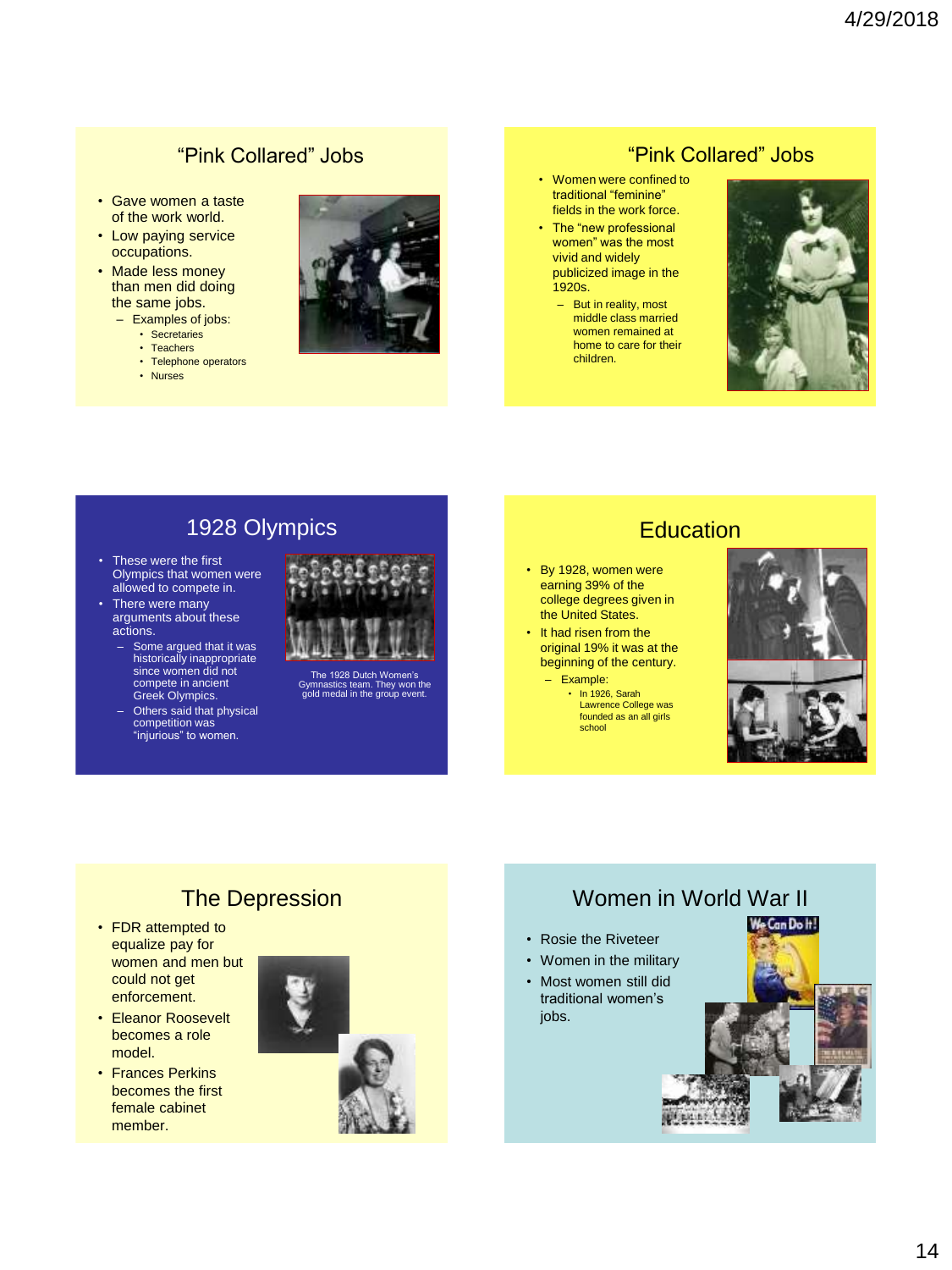## After the War…

- Women were expected to go home!!!
- Mothers
- Homemakers
- Supporting their men
- Enjoying their new appliances.
- Young brides



#### The Second Wave of Feminism

- The post war message was that truly feminine women do not want careers. Higher education, political rights – all the independence and opportunities that the old fashioned feminists had fought for.
- 60% of women dropped out of college to marry.
- Fewer and fewer women entered professional work.

#### By 1960

- Many women found that their lives were at odds with the images of women that were presented in the media.
- Suddenly, the 'trapped housewife' was discovered.
- Some argued that underemployed women were a wasted resource.

### Betty Friedan

- Wrote the book, *Feminine Mystique in* 1963.
- In her book, she depicted the roles of women in industrial societies.
- She focused most of her attention on the housewife role of women.
- She referred to the problem of gender roles as "the problem without a name".
- The book became a bestseller.
- Graduate of Smith College.
- Used questionnaires from her college classmates.
- Argued that women did not have to give up their families; they could do more, have a choice, a career.



Feb. 4th, 1921- Feb. 4th, 2006

#### First national Commission on the Status of Women

• President Kennedy established the first national Commission on the Status of Women in 1961.



• In 1963 the commission issued a report detailing employment discrimination, unequal pay, legal inequality, and insufficient support services for working women.

### Equal Pay Act 1963

- It is the first federal law prohibiting sexual discrimination. • In 1963 the average female worker's wages in the United States were equivalent to 58.9 % of the average male worker's earnings.
- It abolished wage differences based on sex.
	- "No employer having employees subject to any<br>provisions of this section [section 206 of title 29 of the<br>United States Code] shall discriminate, within any<br>establishment in which such employees are employed, *between employees on the basis of sex by paying wages to employees in such establishment at a rate less than the rate at which he pays wages to employees of the opposite sex in such establishment for equal work on jobs…" -- Equal Pay Act*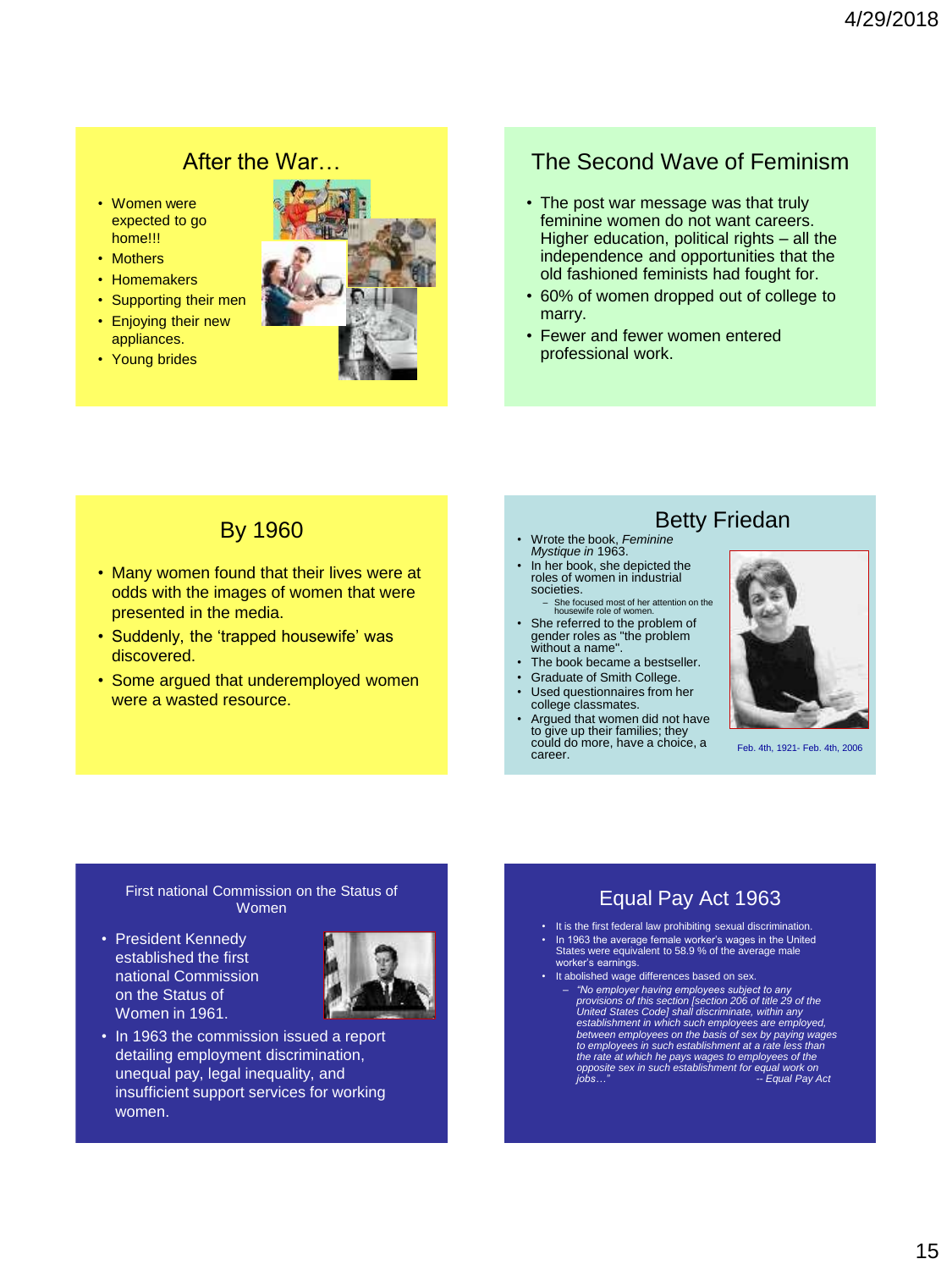## The Civil Rights Act of 1964

- Passed in 1964.
- It banned discrimination on the basis of color, race, national origin, religion, or sex.
- Section VII set up the Equal Employment Opportunity Commission (EEOC) to enforce the act.



#### Presidential Executive Order 11246

- It was signed by President Lyndon B. Johnson on September 24<sup>th</sup>, 1965
- It prohibited bias against women in hiring by federal government contractors.
- *"…Prohibits federal contractors and federally assisted construction contractors and subcontractors, who do over \$10,000 in Government business in one year from discriminating in employment decisions on the basis of race, color, religion, sex, or national origin."*

#### National Organization for Women (NOW)

- Founded in 1966.
- Founded by a group of people, including Betty Friedan, and Rev. Pauli Murray.
	- The first African-American woman Episcopal priest.
- Betty Friedan became the organization's first president.





#### Changes….

- More women attend college.
- More women enter the workforce.
- More women go into the professions.
- The Women's Liberation Movement is born.
- NOW pushes for women's reproductive freedom, including abortion.
- Generated a movement for gay rights.

### NOW (con't.)

- The goal of NOW is to bring about equality for all women.
- They campaigned to gain passage of the ERA amendment at the state level.
- Issues NOW deals with:
	- works to eliminate discrimination and harassment in the workplace, schools, and the justice system.
	- secure abortion, birth control and reproductive rights for all women
	- end all forms of violence against women
	- eradicate racism, sexism and homophobia
	- promote equality and justice in society.

*The problem that has no name–which is simply the fact that American women are kept from growing to their full human capacities–is taking a far greater toll on the physical and mental health of our country than any known disease.*

-- Betty Friedan